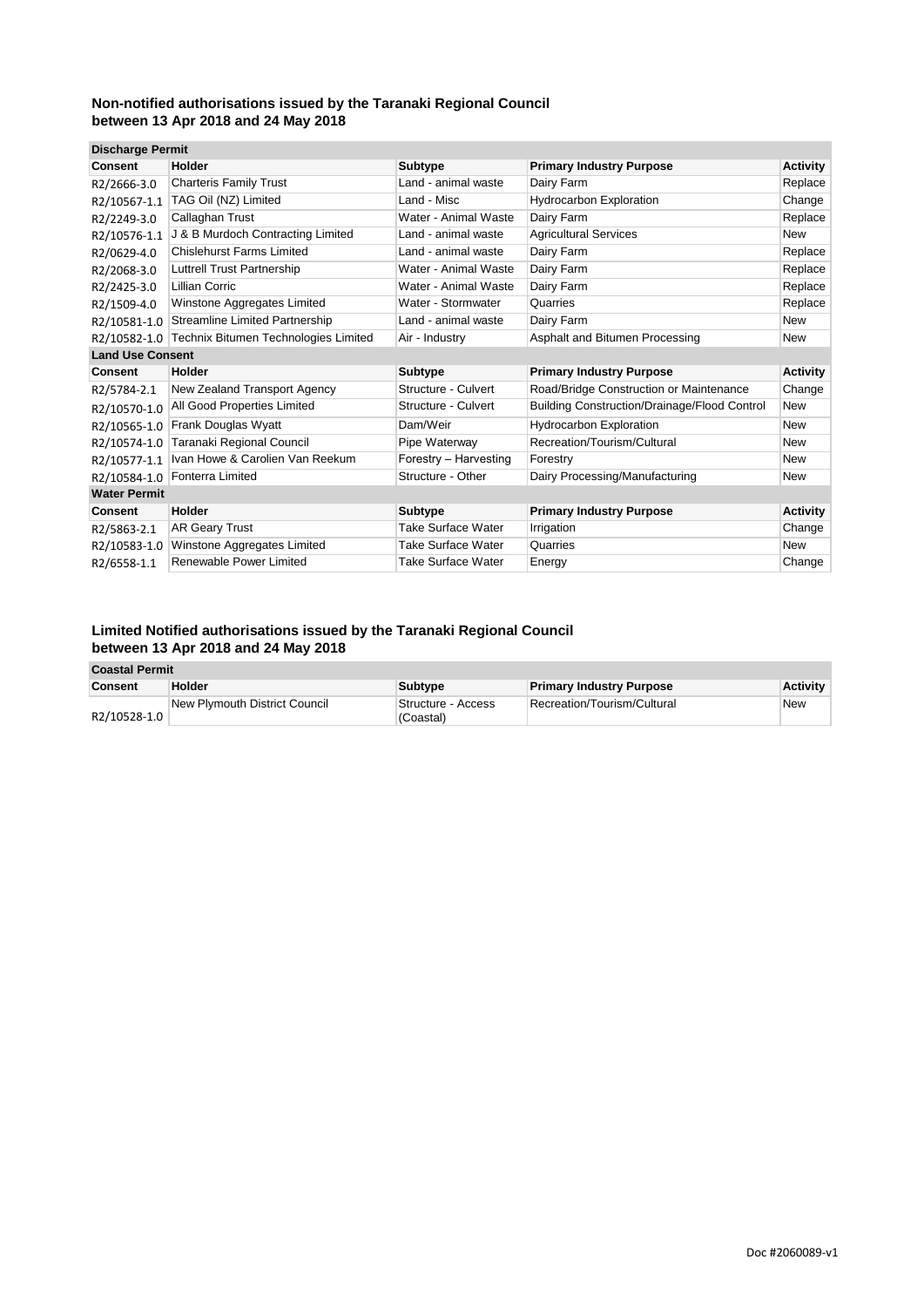\_\_\_\_\_\_

| R2/2666-3.0                                                                                                                                                  | Commencement Date: 13 Apr 2018                                                                       |
|--------------------------------------------------------------------------------------------------------------------------------------------------------------|------------------------------------------------------------------------------------------------------|
| <b>Charteris Family Trust</b>                                                                                                                                | Expiry Date: 01 Dec 2043                                                                             |
| 275 Greenwood Road, Pitone, New Plymouth 4374                                                                                                                | Review Dates: June 2025, June 2031,<br>June 2037<br><b>Activity Class: Controlled</b>                |
| Location: 380 Lower Pitone Road, Pitone                                                                                                                      | <b>Application Purpose: Replace</b>                                                                  |
| To discharge farm dairy effluent onto land                                                                                                                   |                                                                                                      |
| R2/5784-2.1                                                                                                                                                  | Commencement Date: 17 Apr 2018                                                                       |
| New Zealand Transport Agency                                                                                                                                 | Expiry Date: 01 Jun 2034                                                                             |
| Private Bag 11777, Palmerston North 4442                                                                                                                     | Review Dates: June 2020 and 2 yearly intervals<br>thereafter<br><b>Activity Class: Discretionary</b> |
| Location: Road reserve, South Road, SH 3, Hawera                                                                                                             | <b>Application Purpose: Change</b>                                                                   |
| To use a culvert in an unnamed tributary of the Tawhiti Stream                                                                                               |                                                                                                      |
| Change of consent conditions to decrease the number of spat ropes required by condition 2                                                                    |                                                                                                      |
| R2/10570-1.0                                                                                                                                                 | Commencement Date: 17 Apr 2018                                                                       |
| All Good Properties Limited                                                                                                                                  | Expiry Date: 01 Jun 2032                                                                             |
| 52 Miro Street, Inglewood 4330                                                                                                                               | Review Dates: June 2020, June 2026<br><b>Activity Class: Discretionary</b>                           |
| Location: 48 & 52 Miro Street, Inglewood                                                                                                                     | <b>Application Purpose: New</b>                                                                      |
| To replace an existing culvert in an unnamed tributary of the Waionganaiti Stream, including the associated<br>realignment and disturbance of the stream bed |                                                                                                      |
| R2/10565-1.0                                                                                                                                                 | Commencement Date: 18 Apr 2018                                                                       |
| Frank Douglas Wyatt                                                                                                                                          | Expiry Date: 01 Jun 2033                                                                             |
| PO Box 31, Urenui 4349                                                                                                                                       | Review Dates: June 2021, June 2027<br><b>Activity Class: Discretionary</b>                           |
| Location: Mangahewa-G wellsite, Otaraoa Road,<br>Tikorangi                                                                                                   | <b>Application Purpose: New</b>                                                                      |
| To use an existing earth dam in an unnamed tributary of the Mangahewa Stream and to undertake remedial<br>works to the inlet, outlet and spillway of the dam |                                                                                                      |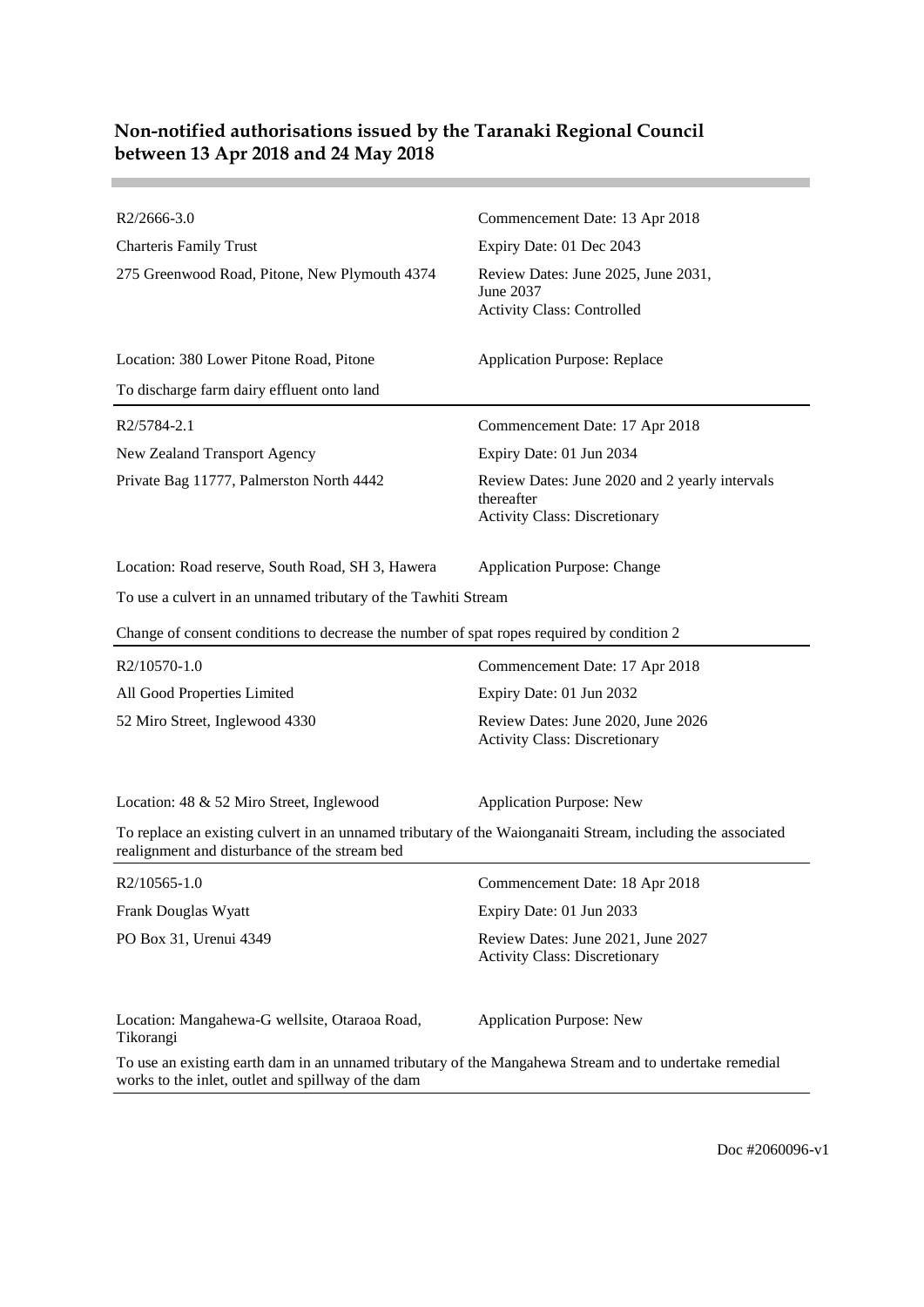[R2/10567-1.1](http://irisprod.trc.govt.nz/IRISObjectRouter.aspx?IRISObjectID=720984) Commencement Date: 20 Apr 2018 TAG Oil (NZ) Limited Expiry Date: 01 Jun 2023 PO Box 402, New Plymouth 4340 Review Dates: Activity Class: Discretionary

Location: Various, north of Inglewood Application Purpose: Change

To discharge contaminants to land where they may enter groundwater, including residues from detonation of explosive charges and degradation of unexploded charges, associated with undertaking a seismic survey

Change of consent conditions to allow the discharge of contaminants at depths between 9 and 15 metres below ground

| R2/5863-2.1                    | Commencement Date: 27 Apr 2018                                  |
|--------------------------------|-----------------------------------------------------------------|
| AR Geary Trust                 | Expiry Date: 01 Jun 2028                                        |
| 33 Fairfield Road, Hawera 4610 | Review Dates: June 2022<br><b>Activity Class: Discretionary</b> |

Location: Geary Road, Manutahi, Patea Application Purpose: Change

To take water from the Waikaikai Stream for storage in a reservoir for later use for pasture irrigation purposes and use at the Kauri-E wellsite

Change of consent purpose to also allow for use of the stored water at the Kauri-E wellsite

| R2/10574-1.0                    | Commencement Date: 01 May 2018                                             |
|---------------------------------|----------------------------------------------------------------------------|
| Taranaki Regional Council       | Expiry Date: 01 Jun 2037                                                   |
| Private Bag 713, Stratford 4352 | Review Dates: June 2025, June 2031<br><b>Activity Class: Discretionary</b> |

Location: Pukeiti Gardens, 2290 Carrington Road, Pukeiti

Application Purpose: New

To install piping in an unnamed tributary of the Timaru Stream, including associated stream bed disturbance and reclamation

| Callaghan Trust                                                       | Expiry Date: 01 Dec 2042                                                                                      |
|-----------------------------------------------------------------------|---------------------------------------------------------------------------------------------------------------|
| 125 Upper Kina Road, RD 31, Opunake 4681                              | Review Dates: June 2024, June 2030,<br>June $2036$<br><b>Activity Class: Controlled</b>                       |
| Location: 38 Lower Kina Road, Oaonui                                  | <b>Application Purpose: Replace</b>                                                                           |
| and constructed drain, into an unnamed tributary of the Oaoiti Stream | To discharge farm dairy effluent onto land, and until 1 June 2020 after treatment in an oxidation pond system |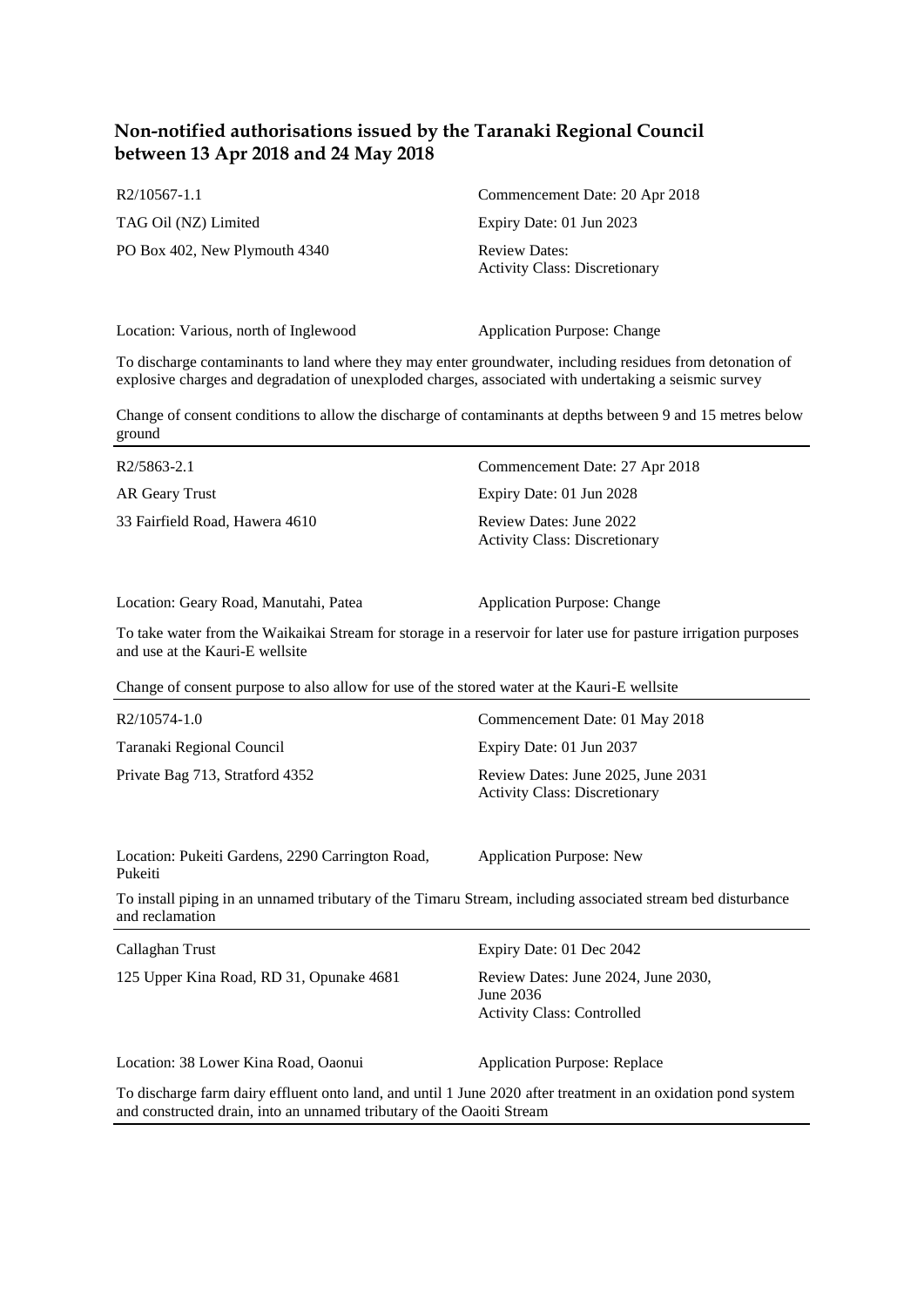| R2/10576-1.1                        | Commencement Date: 09 May 2018                                                                   |
|-------------------------------------|--------------------------------------------------------------------------------------------------|
| J & B Murdoch Contracting Limited   | Expiry Date: 01 Jun 2029                                                                         |
| 342 Hukatere Road, RD 1, Patea 4597 | Review Dates: June 2019, June 2022,<br>June 2025, June 2028<br><b>Activity Class: Controlled</b> |

Location: Various locations between Hawera & Maxwell Application Purpose: New

| To empty dairy farm effluent ponds by irrigation onto and into land between Hawera and Maxwell   |  |  |
|--------------------------------------------------------------------------------------------------|--|--|
| Commencement Date: 10 May 2018                                                                   |  |  |
| Expiry Date: 01 Dec 2044                                                                         |  |  |
| Review Dates: June 2020, June 2026,<br>June 2032, June 2038<br><b>Activity Class: Controlled</b> |  |  |
| <b>Application Purpose: Replace</b>                                                              |  |  |
|                                                                                                  |  |  |
| Commencement Date: 10 May 2018                                                                   |  |  |
| Expiry Date: 01 Dec 2042                                                                         |  |  |
| Review Dates: June 2024, June 2030,<br>June 2036<br><b>Activity Class: Controlled</b>            |  |  |
|                                                                                                  |  |  |

To discharge farm dairy effluent onto land, and until 1 June 2020 after treatment in an oxidation pond system, into the Ouri Stream

| R2/2425-3.0                 | Commencement Date: 10 May 2018                            |
|-----------------------------|-----------------------------------------------------------|
| Lillian Corric              | Expiry Date: 01 Dec 2020                                  |
| 71C Rata St, Inglewood 4330 | <b>Review Dates:</b><br><b>Activity Class: Controlled</b> |

Location: 3203 South Road, Pihama Application Purpose: Replace

Location: 658 Ihaia Road, Opunake Application Purpose: Replace

To discharge farm dairy effluent after treatment in an oxidation pond system, into an unnamed tributary of the Otahi Stream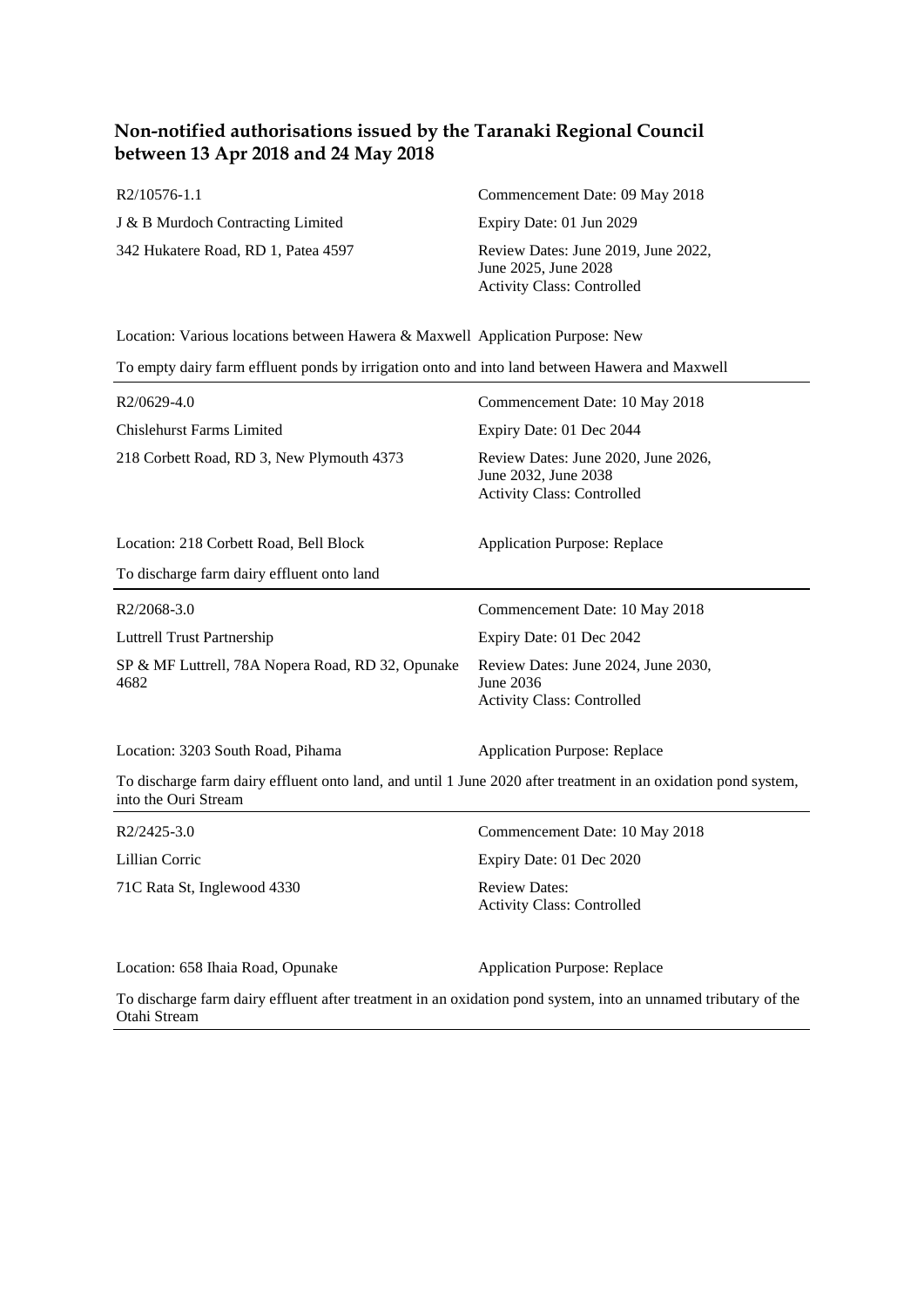| R2/1509-4.0                            | Commencement Date: 15 May 2018                                                                           |
|----------------------------------------|----------------------------------------------------------------------------------------------------------|
| Winstone Aggregates Limited            | Expiry Date: 01 Jun 2036                                                                                 |
| PO Box 17195, Greenlane, Auckland 1546 | Review Dates: June 2024, June 2030<br><b>Activity Class: Discretionary</b>                               |
| Location: 1167 Wiremu Road, Opunake    | <b>Application Purpose: Replace</b>                                                                      |
| Manganui Stream                        | To discharge treated stormwater and washwater from quarrying operations into an unnamed tributary of the |
| R2/10583-1.0                           | Commencement Date: 15 May 2018                                                                           |
| Winstone Aggregates Limited            | Expiry Date: 01 Jun 2036                                                                                 |
| PO Box 17195, Greenlane, Auckland 1546 | Review Dates: June 2024, June 2027,<br>June 2030, June 2033<br><b>Activity Class: Discretionary</b>      |

Location: 1167 Wiremu Road, Opunake Application Purpose: New

#### To take water from two reservoirs for aggregate washing purposes

| R2/10581-1.0                               | Commencement Date: 16 May 2018                                                                   |
|--------------------------------------------|--------------------------------------------------------------------------------------------------|
| <b>Streamline Limited Partnership</b>      | Expiry Date: 01 Dec 2046                                                                         |
| 1771 South Road, RD 2, Patea 4598          | Review Dates: June 2022, June 2028,<br>June 2034, June 2040<br><b>Activity Class: Controlled</b> |
| Location: 1771 Main South Road, Manutahi   | <b>Application Purpose: New</b>                                                                  |
| To discharge farm dairy effluent onto land |                                                                                                  |
| R2/10577-1.1                               | Commencement Date: 18 May 2018                                                                   |
| Ivan Howe & Carolien Van Reekum            | Expiry Date: 01 Jun 2020                                                                         |
| Wharekauri Road, RD 44, Urenui 4377        | <b>Review Dates:</b><br><b>Activity Class: Controlled</b>                                        |
| Location: Maikaikatea Road, Pehu           | <b>Application Purpose: New</b>                                                                  |

To harvest a plantation forest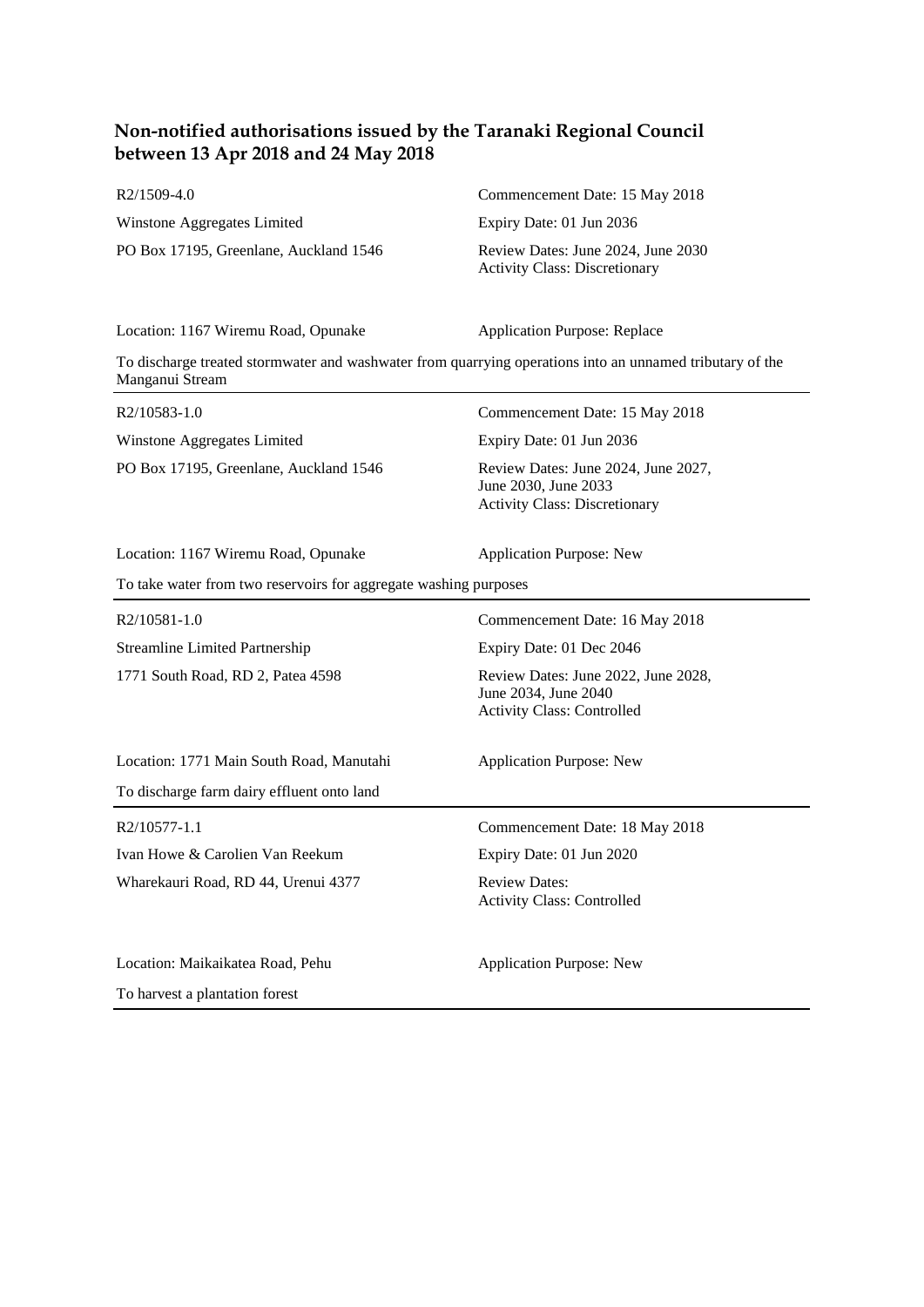| R2/10582-1.0                         | Commencement Date: 21 May 2018                                             |
|--------------------------------------|----------------------------------------------------------------------------|
| Technix Bitumen Technologies Limited | Expiry Date: 01 Jun 2032                                                   |
| 691 Devon Road, New Plymouth 4312    | Review Dates: June 2020, June 2026<br><b>Activity Class: Discretionary</b> |

Location: Hutchen Place, Port Taranaki Application Purpose: New

To discharge emissions into the air from bitumen operations and associated processes

| R2/6558-1.1                     | Commencement Date: 21 May 2018                                                           |
|---------------------------------|------------------------------------------------------------------------------------------|
| Renewable Power Limited         | Expiry Date: 01 Jun 2029                                                                 |
| 22 Campbell Street, Hawera 4610 | Review Dates: June 2021, June 2024,<br>June 2027<br><b>Activity Class: Discretionary</b> |

Location: Normanby Road, Okaiawa Application Purpose: Change

To take and use water from the Waingongoro River for hydroelectric power generation purposes

Change of consent conditions to include conditions to verify the accuracy of the measuring equipment

| R2/10584-1.0            | Commencement Date: 24 May 2018                                             |
|-------------------------|----------------------------------------------------------------------------|
| Fonterra Limited        | Expiry Date: 01 Jun 2034                                                   |
| PO Box 444, Hawera 4640 | Review Dates: June 2022, June 2028<br><b>Activity Class: Discretionary</b> |

Location: 339A South Road, Hawera Application Purpose: New

To install two water intake structures including fish screens and a gabion retaining wall in the Tawhiti Stream and the associated disturbance of the stream bed